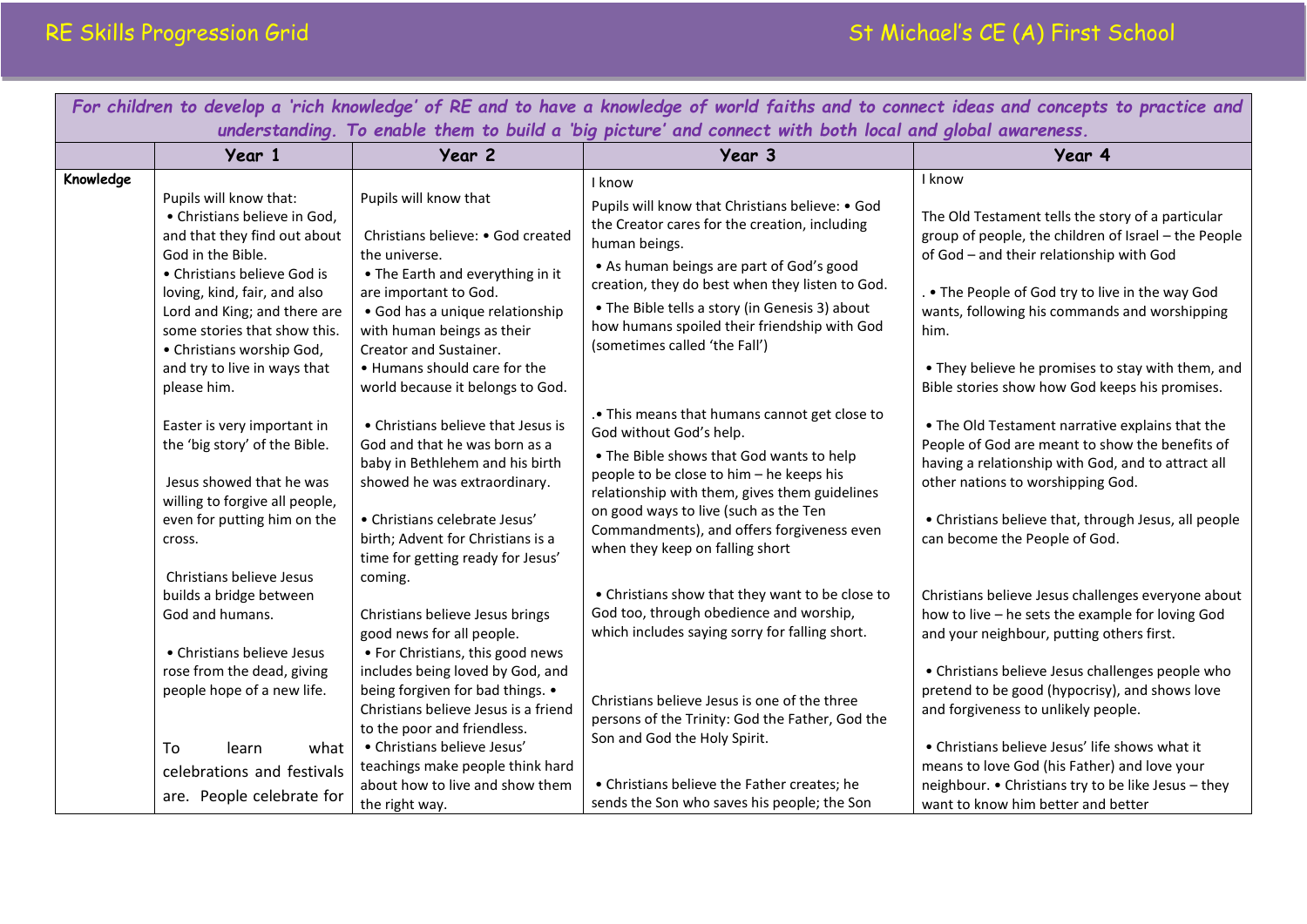## RE Skills Progression Grid St Michael's CE (A) First School

| many reasons but most                         | sends the Holy Spirit to his followers.                                                          | • Christians try to put his teaching and example                                 |
|-----------------------------------------------|--------------------------------------------------------------------------------------------------|----------------------------------------------------------------------------------|
| festivals are connected                       |                                                                                                  | into practice in lots of ways, from church worship                               |
| with stories                                  | • Christians worship God as Trinity. It is a huge                                                | to social justice.                                                               |
|                                               | idea to grasp, and artists have created art to                                                   |                                                                                  |
|                                               | help to express this belief.                                                                     | • Christians today trust that Jesus really did rise                              |
| that important<br>Know                        |                                                                                                  | from the dead, and so is still alive today.                                      |
| religious stories are often                   | • Christians believe the Holy Spirit is God's<br>power at work in the world and in their lives   |                                                                                  |
| connected to festivals,<br>which are a way of | today, enabling them to follow Jesus.                                                            | • Christians remember and celebrate Jesus' last<br>week, death and resurrection. |
| remembering. Be able to                       | Christians believe that Jesus inaugurated the                                                    |                                                                                  |
| link the stories behind the                   | 'Kingdom of God' - i.e. Jesus' whole life was a                                                  |                                                                                  |
| festivals studied with                        | demonstration of his belief that God is king, not                                                |                                                                                  |
| some of the celebrations.                     | just in heaven but here and now ('Your kingdom                                                   |                                                                                  |
|                                               | come, your will be done on earth as it is in<br>heaven').                                        |                                                                                  |
| What<br>it<br>means<br>for                    | • Christians believe Jesus is still alive, and rules                                             |                                                                                  |
| Muslims to believe that                       | in their hearts and lives through the Holy Spirit,                                               |                                                                                  |
| there is one God, Allah                       | if they let him.                                                                                 |                                                                                  |
|                                               | • Christians believe that after Jesus returned to                                                |                                                                                  |
|                                               | be with God the Father, he sent the Holy Spirit                                                  |                                                                                  |
|                                               | at Pentecost to help the Church to make Jesus'<br>invisible kingdom visible by living lives that |                                                                                  |
|                                               | reflect the love of God.                                                                         |                                                                                  |
|                                               | • Christians celebrate Pentecost as the                                                          |                                                                                  |
|                                               | beginning of the Church.                                                                         |                                                                                  |
|                                               | • Staying connected to Jesus means that the                                                      |                                                                                  |
|                                               | frui                                                                                             |                                                                                  |
|                                               | Christians see Holy Week as the culmination of                                                   |                                                                                  |
|                                               | Jesus' earthly life, leading to his death and                                                    |                                                                                  |
|                                               | resurrection.                                                                                    |                                                                                  |
|                                               | • The various events of Holy Week, such as the                                                   |                                                                                  |
|                                               | Last Supper, were important in showing the                                                       |                                                                                  |